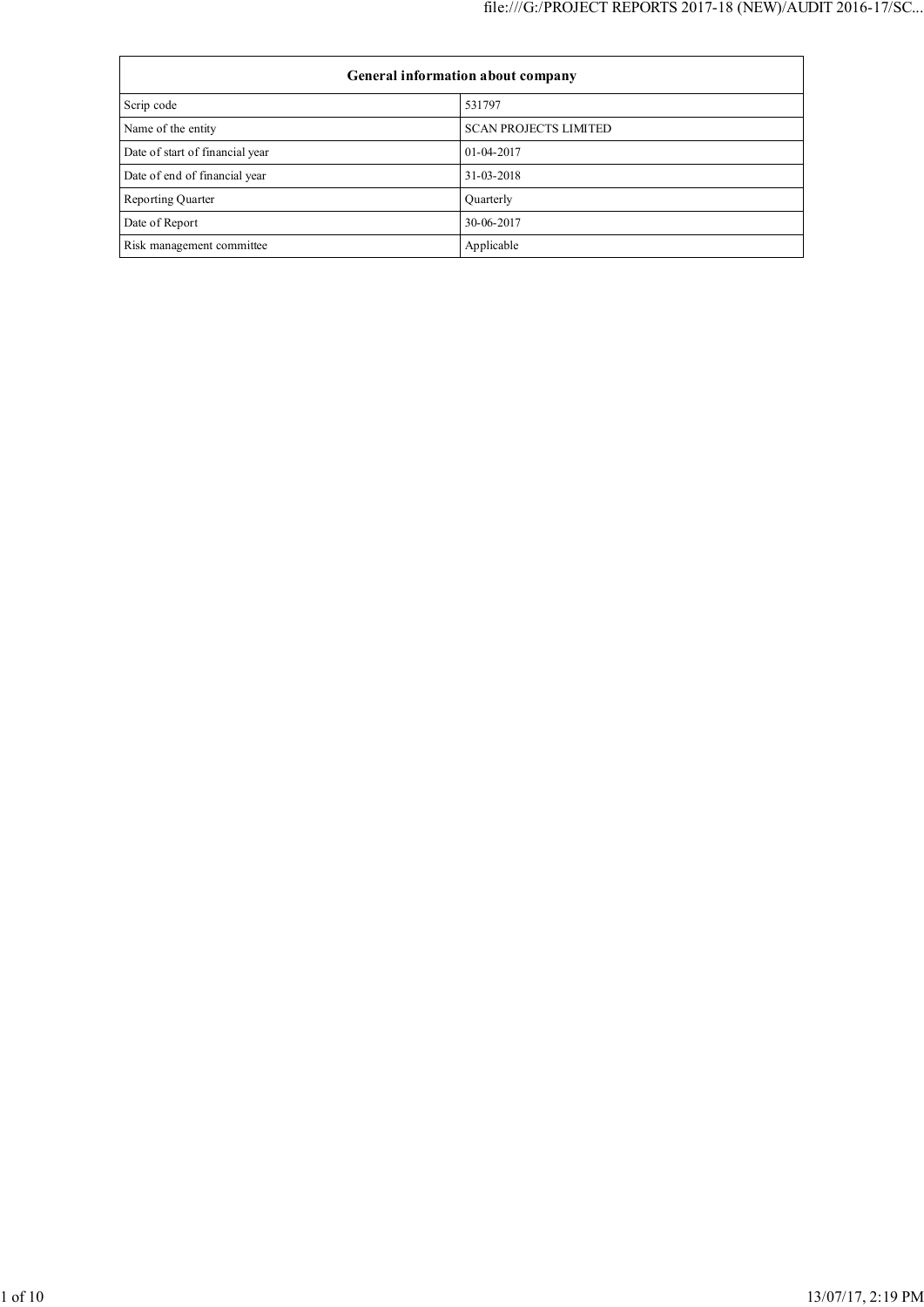|           | <b>Annexure I</b>                                                    |                                   |            |            |                                                                                      |                               |                                 |                                                  |                      |                                            |                                                                                                                                                       |                                                                                                                                                                             |                                                                                                                                                                                                                  |       |
|-----------|----------------------------------------------------------------------|-----------------------------------|------------|------------|--------------------------------------------------------------------------------------|-------------------------------|---------------------------------|--------------------------------------------------|----------------------|--------------------------------------------|-------------------------------------------------------------------------------------------------------------------------------------------------------|-----------------------------------------------------------------------------------------------------------------------------------------------------------------------------|------------------------------------------------------------------------------------------------------------------------------------------------------------------------------------------------------------------|-------|
|           | Annexure I to be submitted by listed entity on quarterly basis       |                                   |            |            |                                                                                      |                               |                                 |                                                  |                      |                                            |                                                                                                                                                       |                                                                                                                                                                             |                                                                                                                                                                                                                  |       |
|           | I. Composition of Board of Directors                                 |                                   |            |            |                                                                                      |                               |                                 |                                                  |                      |                                            |                                                                                                                                                       |                                                                                                                                                                             |                                                                                                                                                                                                                  |       |
|           | Disclosure of notes on composition of board of directors explanatory |                                   |            |            |                                                                                      |                               |                                 |                                                  |                      |                                            |                                                                                                                                                       |                                                                                                                                                                             |                                                                                                                                                                                                                  |       |
|           |                                                                      |                                   |            |            | Is there any change in information of board of directors compare to previous quarter |                               |                                 |                                                  |                      |                                            |                                                                                                                                                       |                                                                                                                                                                             |                                                                                                                                                                                                                  |       |
| <b>Sr</b> | Title<br>(Mr)<br>Ms)                                                 | Name of<br>the Director           | PAN        | <b>DIN</b> | Category 1 of<br>directors                                                           | Category<br>2 of<br>directors | Category<br>$3$ of<br>directors | Date of<br>appointment<br>in the<br>current term | Date of<br>cessation | Tenure<br>of<br>director<br>(in<br>months) | No of<br>Directorship<br>in listed<br>entities<br>including<br>this listed<br>entity<br>(Refer<br>Regulation<br>$25(1)$ of<br>Listing<br>Regulations) | Number<br>of<br>memberships<br>in Audit/<br>Stakeholder<br>Committee(s)<br>including this<br>listed entity<br>(Refer<br>Regulation<br>$26(1)$ of<br>Listing<br>Regulations) | No of<br>post of<br>Chairperson<br>in Audit/<br>Stakeholder<br>Committee<br>held in<br>listed<br>entities<br>including<br>this listed<br>entity<br>(Refer<br>Regulation<br>$26(1)$ of<br>Listing<br>Regulations) | Notes |
| 1         | Mr                                                                   | <b>SUNIL</b><br><b>CHANDRA</b>    | AANPC8847J | 01066065   | Executive<br>Director                                                                | Not<br>Applicable             | CEO-MD                          | 20-02-1992                                       |                      |                                            | 1                                                                                                                                                     | $\mathbf{0}$                                                                                                                                                                | $\mathbf{0}$                                                                                                                                                                                                     |       |
| 2         | Mr                                                                   | <b>AKSHAY</b><br><b>CHANDRA</b>   | AMUPC4899F | 05208884   | Non-Executive<br>- Non<br>Independent<br>Director                                    | Not<br>Applicable             |                                 | 14-02-2012                                       |                      |                                            |                                                                                                                                                       | 1                                                                                                                                                                           | 1                                                                                                                                                                                                                |       |
| 3         | Mrs                                                                  | <b>PRAKRITI</b><br><b>CHANDRA</b> | AJKPA5479O | 07138255   | Non-Executive<br>- Non<br>Independent<br>Director                                    | Not<br>Applicable             |                                 | 25-03-2015                                       |                      |                                            |                                                                                                                                                       | $\boldsymbol{0}$                                                                                                                                                            | $\mathbf{0}$                                                                                                                                                                                                     |       |
| 4         | Mr                                                                   | <b>JAWAHAR</b><br>LAL             | AAGPL2191P | 07385438   | Non-Executive<br>- Independent<br>Director                                           | Not<br>Applicable             |                                 | 05-03-2016                                       |                      | 16                                         |                                                                                                                                                       |                                                                                                                                                                             | ı                                                                                                                                                                                                                |       |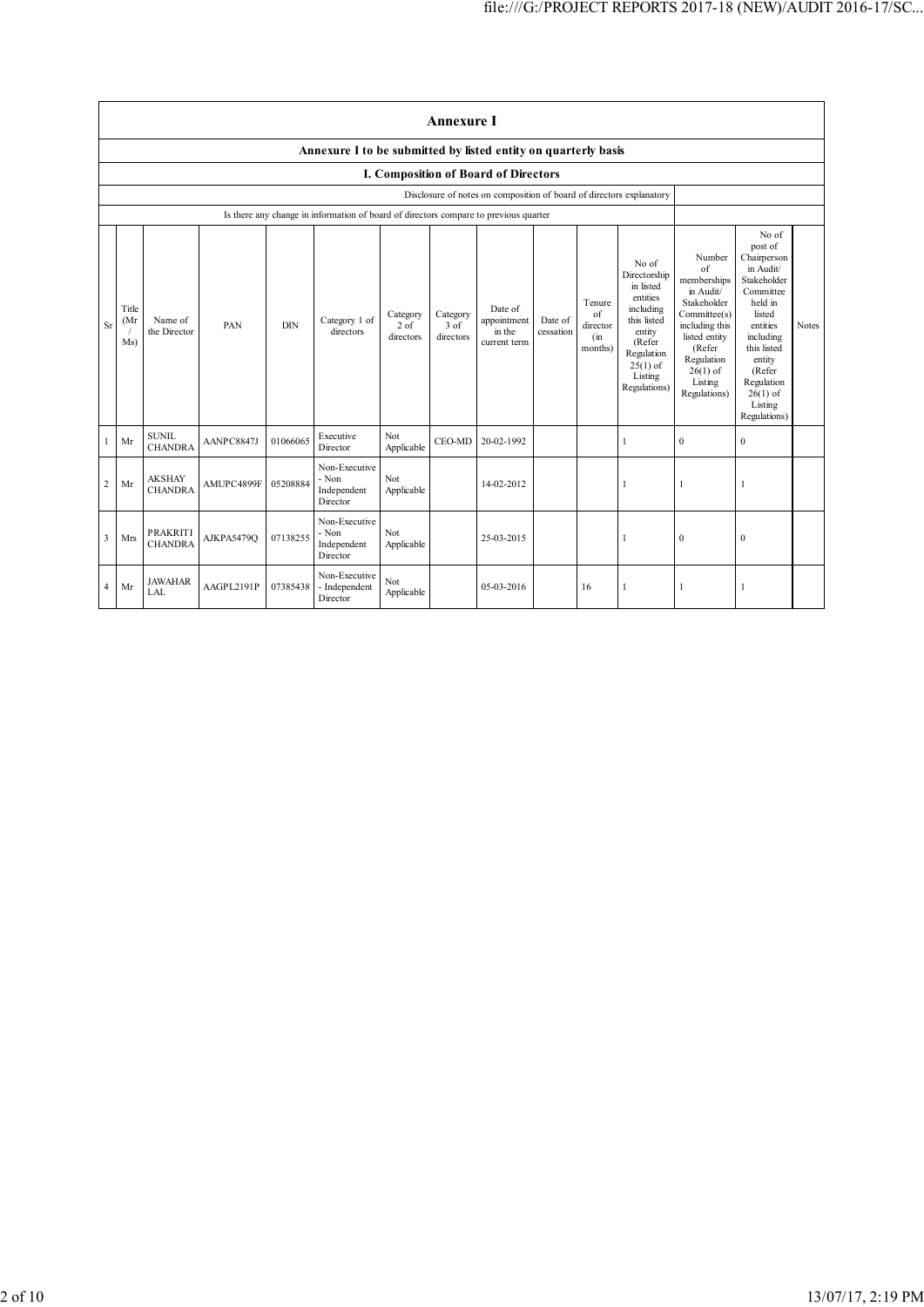| <b>Annexure I</b> |                     |                                 |            |            |                                                                |                                 |                                 |                                                  |                      |                                                    |                                                                                                                                                       |                                                                                                                                                                             |                                                                                                                                                                                                                  |              |
|-------------------|---------------------|---------------------------------|------------|------------|----------------------------------------------------------------|---------------------------------|---------------------------------|--------------------------------------------------|----------------------|----------------------------------------------------|-------------------------------------------------------------------------------------------------------------------------------------------------------|-----------------------------------------------------------------------------------------------------------------------------------------------------------------------------|------------------------------------------------------------------------------------------------------------------------------------------------------------------------------------------------------------------|--------------|
|                   |                     |                                 |            |            | Annexure I to be submitted by listed entity on quarterly basis |                                 |                                 |                                                  |                      |                                                    |                                                                                                                                                       |                                                                                                                                                                             |                                                                                                                                                                                                                  |              |
|                   |                     |                                 |            |            |                                                                |                                 |                                 | I. Composition of Board of Directors             |                      |                                                    |                                                                                                                                                       |                                                                                                                                                                             |                                                                                                                                                                                                                  |              |
| <b>Sr</b>         | Title<br>(Mr<br>Ms) | Name of<br>the Director         | PAN        | <b>DIN</b> | Category 1 of<br>directors                                     | Category<br>$2$ of<br>directors | Category<br>$3$ of<br>directors | Date of<br>appointment<br>in the<br>current term | Date of<br>cessation | Tenure<br>$\alpha$ f<br>director<br>(in<br>months) | No of<br>Directorship<br>in listed<br>entities<br>including<br>this listed<br>entity<br>(Refer<br>Regulation<br>$25(1)$ of<br>Listing<br>Regulations) | Number<br>of<br>memberships<br>in Audit/<br>Stakeholder<br>Committee(s)<br>including this<br>listed entity<br>(Refer<br>Regulation<br>$26(1)$ of<br>Listing<br>Regulations) | No of<br>post of<br>Chairperson<br>in Audit/<br>Stakeholder<br>Committee<br>held in<br>listed<br>entities<br>including<br>this listed<br>entity<br>(Refer<br>Regulation<br>$26(1)$ of<br>Listing<br>Regulations) | <b>Notes</b> |
| 5                 | Mr                  | <b>JOGINDER</b><br><b>KUMAR</b> | ASUPK0830C | 07449985   | Non-Executive<br>- Independent<br>Director                     | Not<br>Applicable               |                                 | 05-03-2016                                       |                      | 16                                                 | 1                                                                                                                                                     |                                                                                                                                                                             |                                                                                                                                                                                                                  |              |
| 6                 | Mr                  | <b>ASHOK</b><br><b>KAMBOJ</b>   | AATPK3819L | 07449868   | Non-Executive<br>- Independent<br>Director                     | Not<br>Applicable               |                                 | 05-03-2016                                       |                      | 16                                                 | 1                                                                                                                                                     |                                                                                                                                                                             | $\theta$                                                                                                                                                                                                         |              |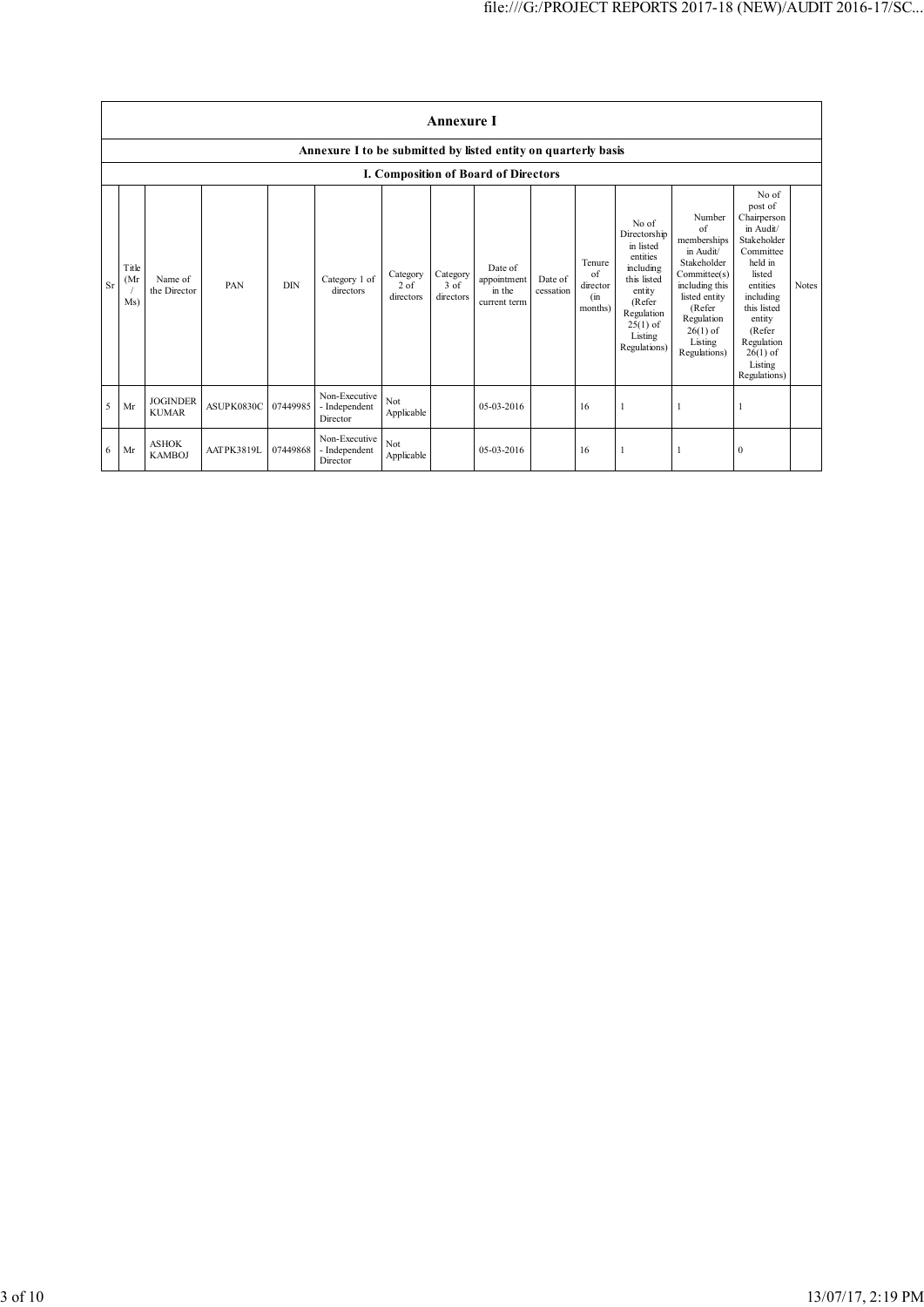|                | <b>Annexure 1</b>                                                            |                              |                                                    |                            |                            |  |  |  |  |  |
|----------------|------------------------------------------------------------------------------|------------------------------|----------------------------------------------------|----------------------------|----------------------------|--|--|--|--|--|
|                | <b>II. Composition of Committees</b>                                         |                              |                                                    |                            |                            |  |  |  |  |  |
|                | Disclosure of notes on composition of committees explanatory                 |                              |                                                    |                            |                            |  |  |  |  |  |
|                | Is there any change in information of committees compare to previous quarter |                              |                                                    |                            |                            |  |  |  |  |  |
| <b>Sr</b>      | Name Of Committee                                                            | Name of Committee<br>members | Category 1 of directors                            | Category 2 of<br>directors | Name of other<br>committee |  |  |  |  |  |
| 1              | <b>Audit Committee</b>                                                       | <b>JAWAHAR LAL</b>           | Non-Executive - Independent<br>Director            | Chairperson                |                            |  |  |  |  |  |
| $\overline{c}$ | <b>Audit Committee</b>                                                       | <b>JOGINDER KUMAR</b>        | Non-Executive - Independent<br>Director            | Member                     |                            |  |  |  |  |  |
| 3              | Audit Committee                                                              | <b>ASHOK KAMBOJ</b>          | Non-Executive - Independent<br>Director            | Member                     |                            |  |  |  |  |  |
| 4              | <b>Audit Committee</b>                                                       | <b>AKSHAY CHANDRA</b>        | Non-Executive - Non<br><b>Independent Director</b> | Member                     |                            |  |  |  |  |  |
| 5              | Nomination and remuneration<br>committee                                     | <b>AKSHAY CHANDRA</b>        | Non-Executive - Non<br>Independent Director        | Chairperson                |                            |  |  |  |  |  |
| 6              | Nomination and remuneration<br>committee                                     | <b>JOGINDER KUMAR</b>        | Non-Executive - Independent<br>Director            | Member                     |                            |  |  |  |  |  |
| 7              | Nomination and remuneration<br>committee                                     | <b>ASHOK KAMBOJ</b>          | Non-Executive - Independent<br>Director            | Member                     |                            |  |  |  |  |  |
| 8              | Stakeholders Relationship<br>Committee                                       | <b>JOGINDER KUMAR</b>        | Non-Executive - Independent<br>Director            | Chairperson                |                            |  |  |  |  |  |
| 9              | Stakeholders Relationship<br>Committee                                       | <b>AKSHAY CHANDRA</b>        | Non-Executive - Non<br><b>Independent Director</b> | Member                     |                            |  |  |  |  |  |
| 10             | Stakeholders Relationship<br>Committee                                       | <b>ASHOK KAMBOJ</b>          | Non-Executive - Independent<br>Director            | Member                     |                            |  |  |  |  |  |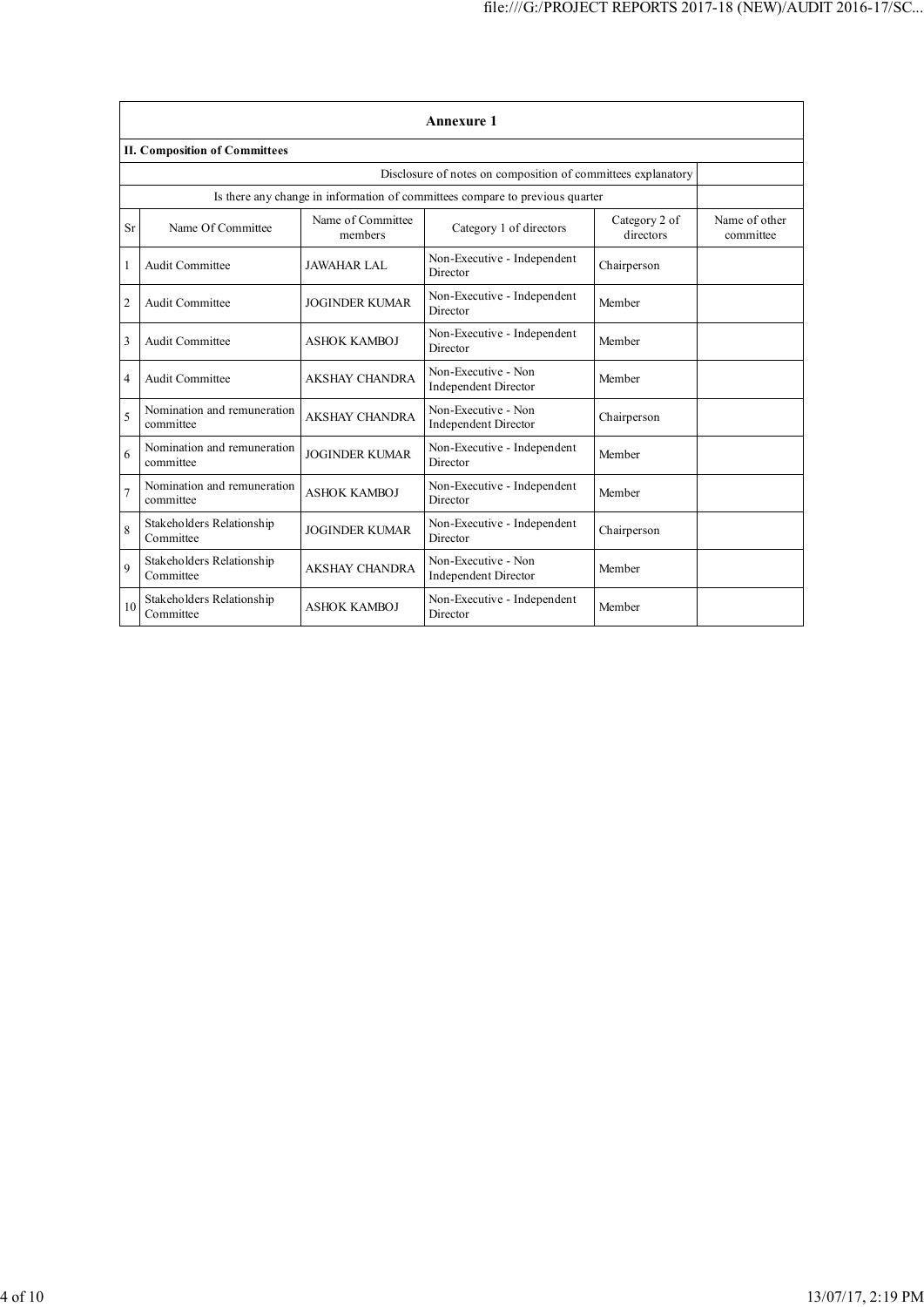|                | <b>Annexure 1</b>                                                |                                                       |                                                                |  |  |  |  |  |  |
|----------------|------------------------------------------------------------------|-------------------------------------------------------|----------------------------------------------------------------|--|--|--|--|--|--|
|                | <b>Annexure 1</b>                                                |                                                       |                                                                |  |  |  |  |  |  |
|                | <b>III. Meeting of Board of Directors</b>                        |                                                       |                                                                |  |  |  |  |  |  |
|                | Disclosure of notes on meeting of board of directors explanatory |                                                       |                                                                |  |  |  |  |  |  |
| Sr             | Date(s) of meeting (if any) in the<br>previous quarter           | Date(s) of meeting (if any) in the<br>current quarter | Maximum gap between any two consecutive (in<br>number of days) |  |  |  |  |  |  |
| $^{\circ}1$    | 30-01-2017                                                       |                                                       |                                                                |  |  |  |  |  |  |
| $\overline{2}$ | 13-02-2017                                                       |                                                       | 13                                                             |  |  |  |  |  |  |
| 3              | 30-03-2017                                                       |                                                       | 44                                                             |  |  |  |  |  |  |
| 4              |                                                                  | 28-04-2017                                            | 28                                                             |  |  |  |  |  |  |
| 5              |                                                                  | 19-05-2017                                            | 20                                                             |  |  |  |  |  |  |
| 6              |                                                                  | 30-05-2017                                            | 10                                                             |  |  |  |  |  |  |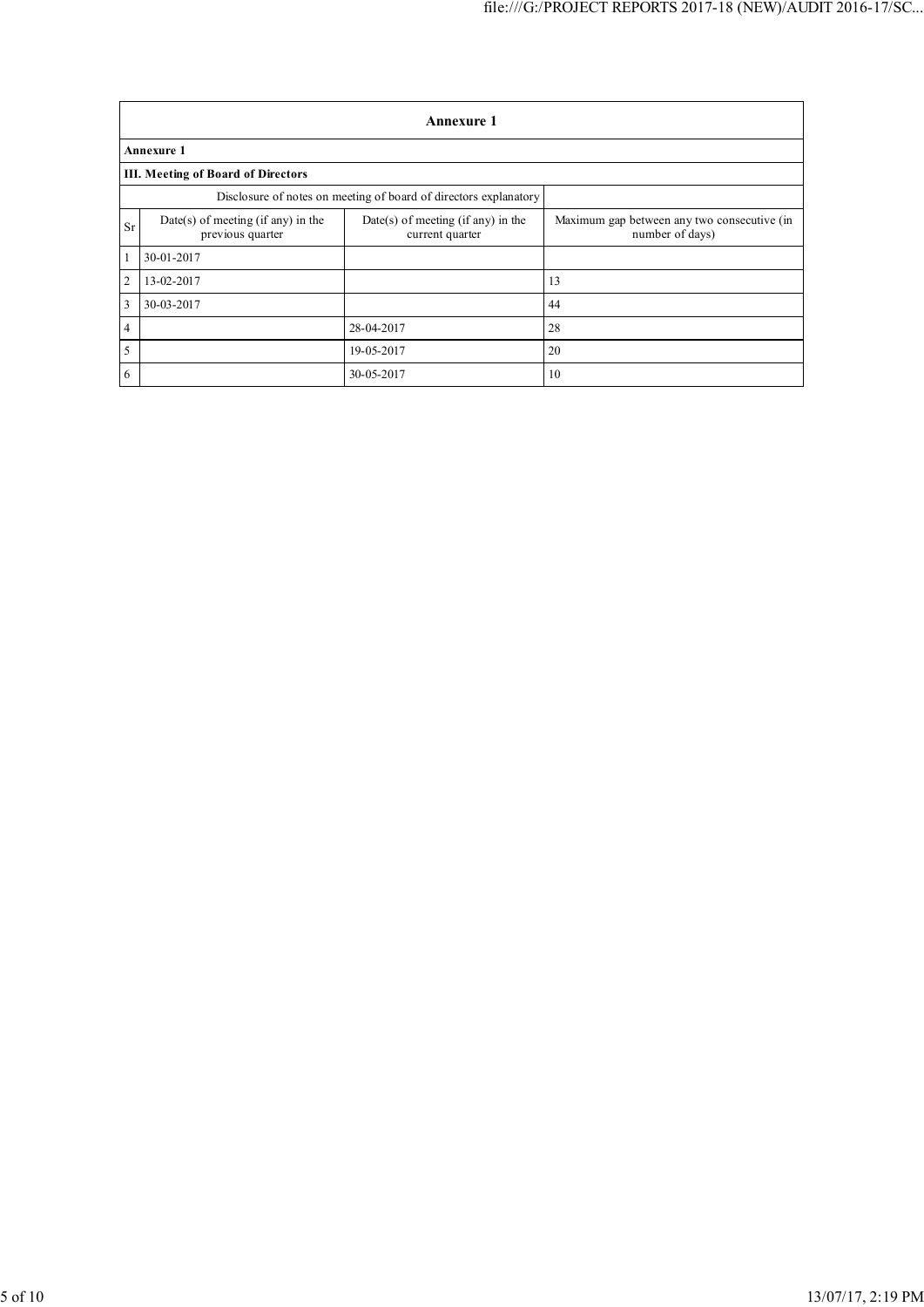|                | <b>Annexure 1</b>                                        |                                                                        |                                                     |                                           |                                                                        |                                                                               |                               |  |  |  |
|----------------|----------------------------------------------------------|------------------------------------------------------------------------|-----------------------------------------------------|-------------------------------------------|------------------------------------------------------------------------|-------------------------------------------------------------------------------|-------------------------------|--|--|--|
|                | <b>IV. Meeting of Committees</b>                         |                                                                        |                                                     |                                           |                                                                        |                                                                               |                               |  |  |  |
|                | Disclosure of notes on meeting of committees explanatory |                                                                        |                                                     |                                           |                                                                        |                                                                               |                               |  |  |  |
| Sr             | Name of<br>Committee                                     | $Date(s)$ of meeting<br>of the committee<br>in the relevant<br>quarter | Whether<br>requirement of<br>Quorum met<br>(Yes/No) | Requirement of<br>Ouorum met<br>(details) | $Date(s)$ of meeting<br>of the committee<br>in the previous<br>quarter | Maximum gap<br>between any two<br>consecutive meetings<br>(in number of days) | Name of<br>other<br>committee |  |  |  |
|                | Audit<br>Committee                                       | 28-04-2017                                                             | Yes                                                 | <b>ALL MEMBER</b><br><b>ATTENDED</b>      | 30-03-2017                                                             | 28                                                                            |                               |  |  |  |
| $\overline{2}$ | Audit<br>Committee                                       | 19-05-2017                                                             | Yes                                                 | <b>ALL MEMBER</b><br><b>ATTENDED</b>      |                                                                        | 20                                                                            |                               |  |  |  |
| $\mathbf{3}$   | Audit<br>Committee                                       | 30-05-2017                                                             | Yes                                                 | <b>ALL MEMBER</b><br><b>ATTENDED</b>      |                                                                        | 10                                                                            |                               |  |  |  |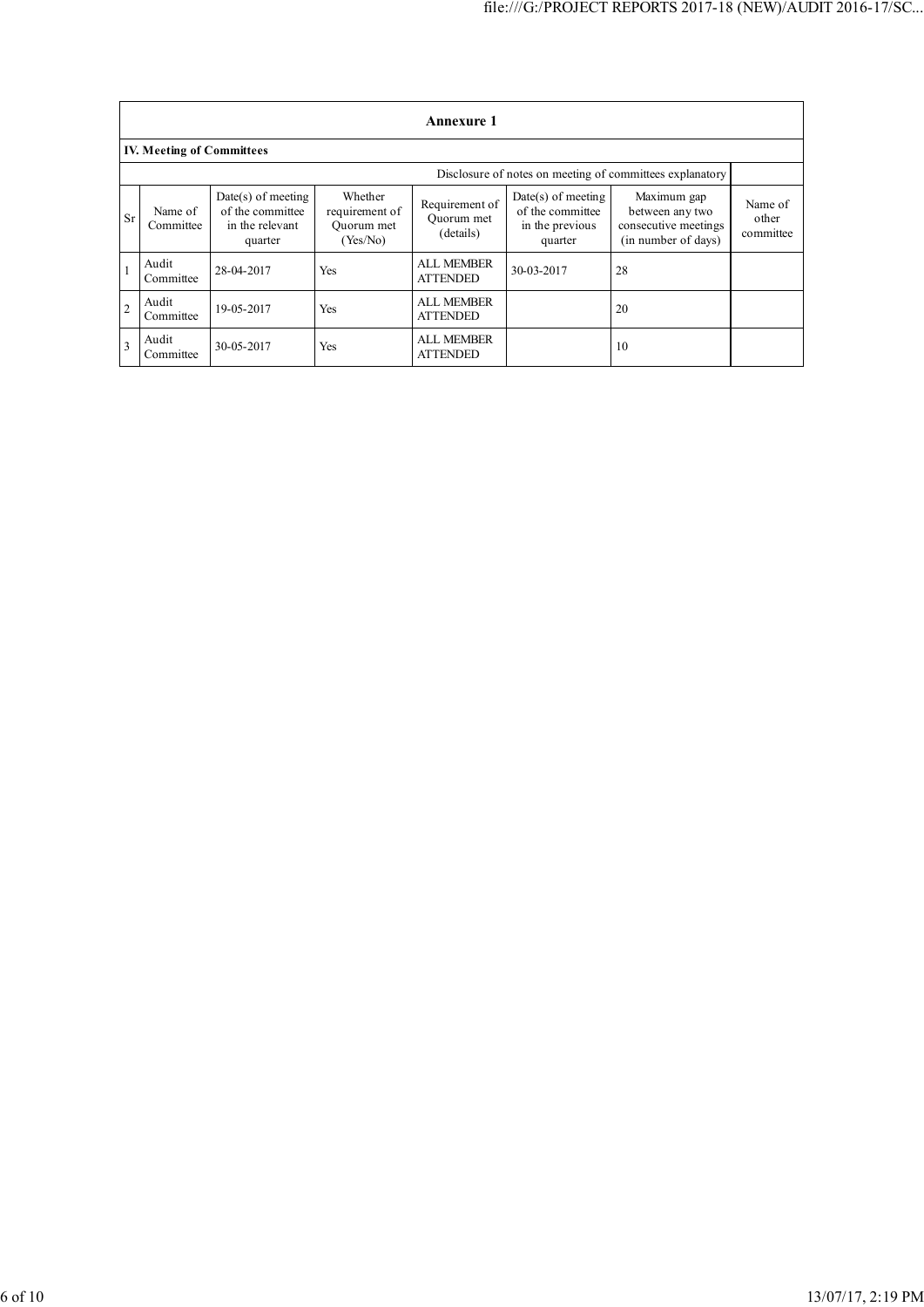|    | Annexure 1                                                                                                |                                  |                                                                   |  |  |  |  |  |
|----|-----------------------------------------------------------------------------------------------------------|----------------------------------|-------------------------------------------------------------------|--|--|--|--|--|
|    | V. Related Party Transactions                                                                             |                                  |                                                                   |  |  |  |  |  |
| Sr | Subject                                                                                                   | Compliance status<br>(Yes/No/NA) | If status is "No" details of<br>non-compliance may be given here. |  |  |  |  |  |
|    | Whether prior approval of audit committee obtained                                                        | Yes                              |                                                                   |  |  |  |  |  |
| 2  | Whether shareholder approval obtained for material RPT                                                    | Yes                              |                                                                   |  |  |  |  |  |
|    | Whether details of RPT entered into pursuant to omnibus<br>approval have been reviewed by Audit Committee | NA                               |                                                                   |  |  |  |  |  |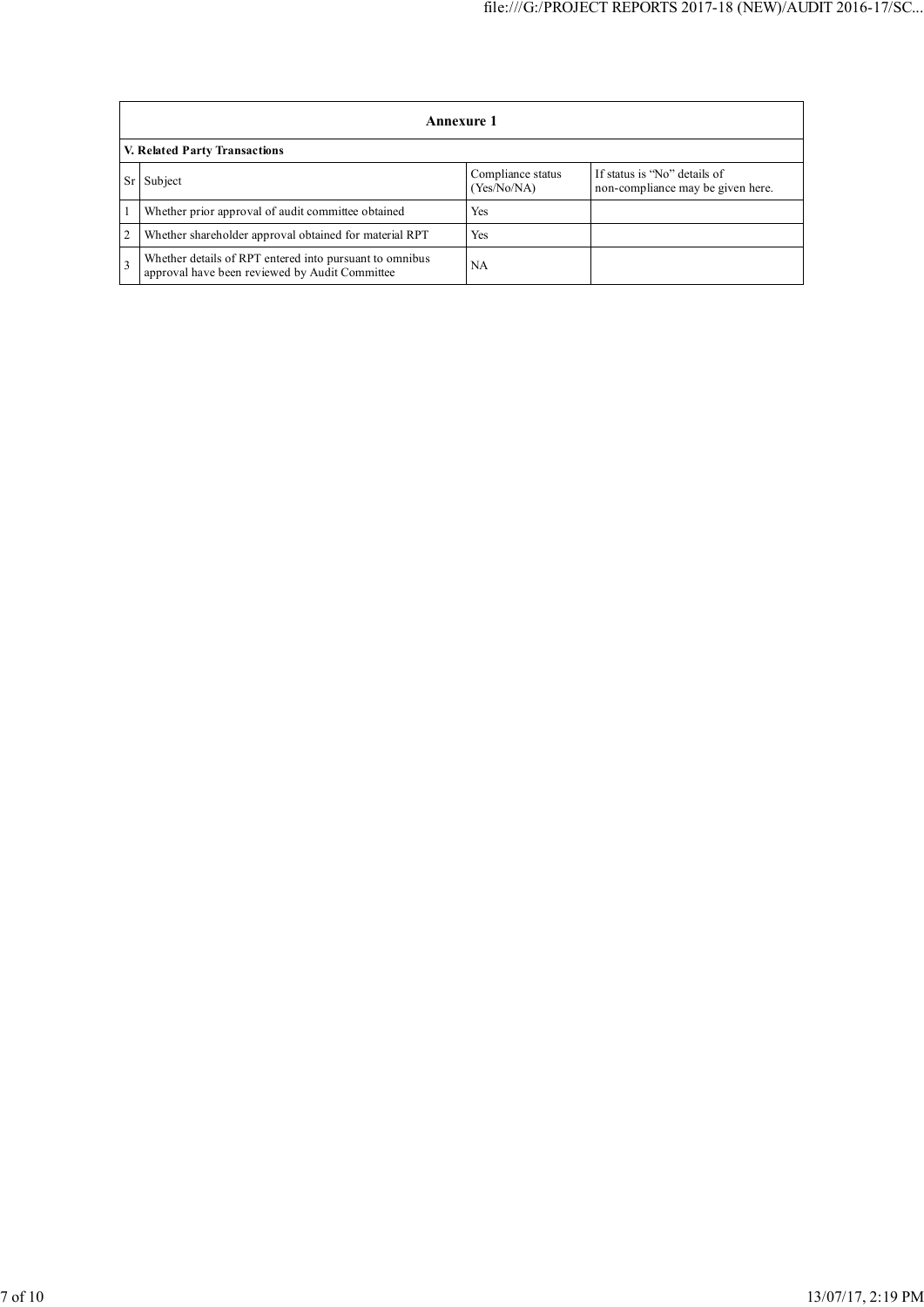|                         | <b>Annexure 1</b>                                                                                                                                                                                               |                               |  |  |  |  |
|-------------------------|-----------------------------------------------------------------------------------------------------------------------------------------------------------------------------------------------------------------|-------------------------------|--|--|--|--|
|                         | <b>VI.</b> Affirmations                                                                                                                                                                                         |                               |  |  |  |  |
| Sr                      | Subject                                                                                                                                                                                                         | Compliance status<br>(Yes/No) |  |  |  |  |
| $\mathbf{1}$            | The composition of Board of Directors is in terms of SEBI (Listing obligations and disclosure requirements)<br>Regulations, 2015                                                                                | Yes                           |  |  |  |  |
| $\overline{2}$          | The composition of the following committees is in terms of SEBI(Listing obligations and disclosure<br>requirements) Regulations, 2015 a. Audit Committee                                                        | Yes                           |  |  |  |  |
| $\overline{\mathbf{3}}$ | The composition of the following committees is in terms of SEBI(Listing obligations and disclosure<br>requirements) Regulations, 2015. b. Nomination & remuneration committee                                   | Yes                           |  |  |  |  |
| $\overline{4}$          | The composition of the following committees is in terms of SEBI(Listing obligations and disclosure<br>requirements) Regulations, 2015. c. Stakeholders relationship committee                                   | Yes                           |  |  |  |  |
| 5                       | The composition of the following committees is in terms of SEBI(Listing obligations and disclosure<br>requirements) Regulations, 2015. d. Risk management committee (applicable to the top 100 listed entities) | Yes                           |  |  |  |  |
| 6                       | The committee members have been made aware of their powers, role and responsibilities as specified in SEBI<br>(Listing obligations and disclosure requirements) Regulations, 2015.                              | Yes                           |  |  |  |  |
| $\overline{7}$          | The meetings of the board of directors and the above committees have been conducted in the manner as<br>specified in SEBI (Listing obligations and disclosure requirements) Regulations, 2015.                  | Yes                           |  |  |  |  |
| 8                       | This report and/or the report submitted in the previous quarter has been placed before Board of Directors.                                                                                                      | Yes                           |  |  |  |  |